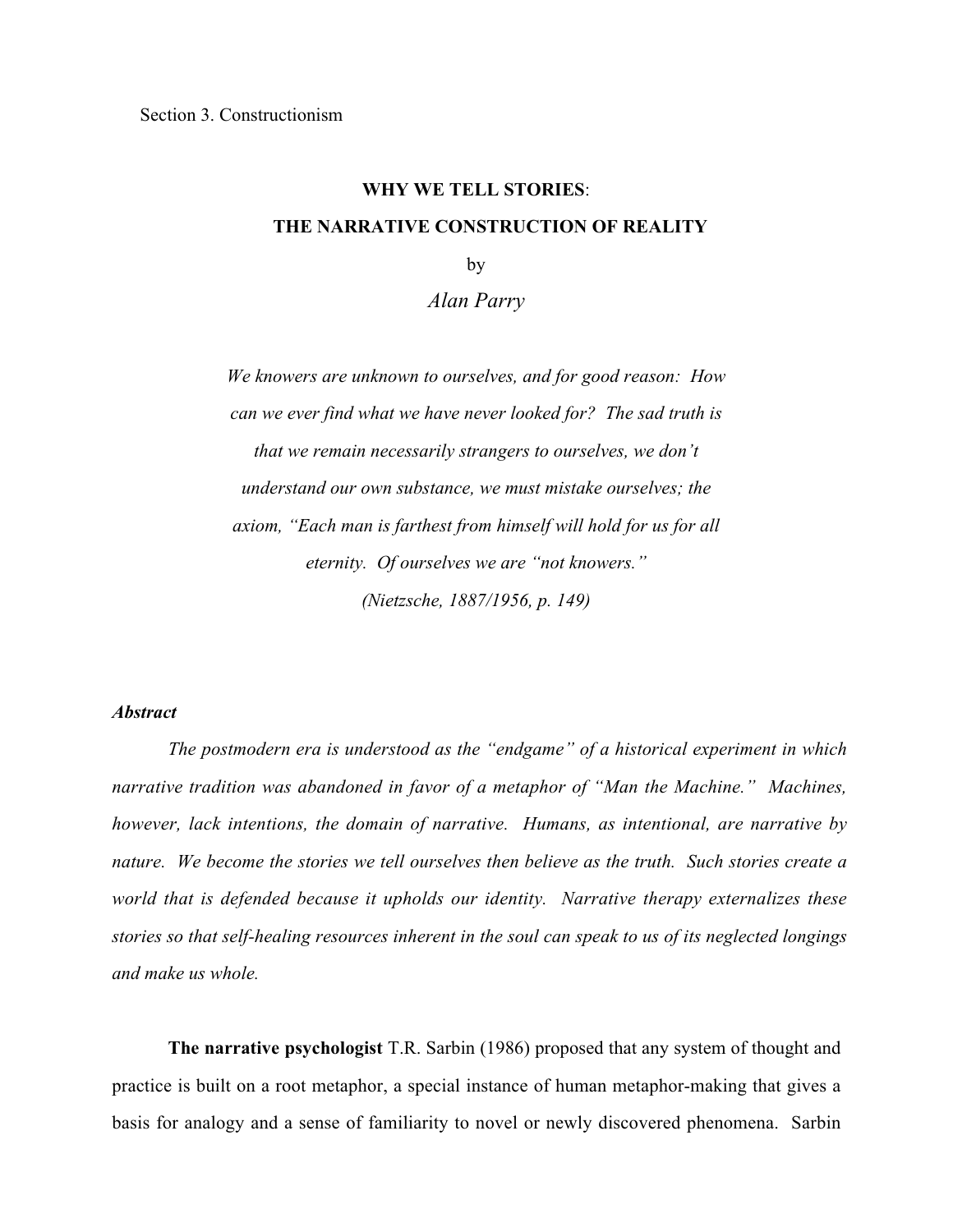argued that "once a metaphor has done its job of sense making, the metaphoric quality tends to become submerged" (p. 5) and treated as a literal description. It then becomes reified, which "provides the foundation for belief systems that guide action" (p. 5). The dominant root metaphor for modern Western civilization has been the machine. The mechanistic worldview sees all things in nature as the outcome of the transmission of impersonal forces. Such an outlook supports the scientific quest for causes. Psychology, in its quest to be taken seriously as a science, has probably gone farther than most disciplines in its determination to adhere to the mechanistic worldview. Psychotherapy, its upstart offspring, has followed suit, even though its mode of practice is inescapably narrative, the domain that specifically addresses not so much causes as intentions and their vicissitudes. People come to therapists primarily because of the distress occasioned by intentions gone awry, things not turning out the way they had been intended. Because narrative deals uniquely with intentions and the meanings ascribed to events. Sarbin, in fact, proposed it as "potentially a useful root metaphor for psychology and other human sciences" (p. 4).

## *The Restorying Project*

At the same time that meaning and intentionality were being set aside as inimical to science as the hope of the world, stories were actually assuming a new form in the Western world. The invention of the modern novel, with the writing of *Don Quixote* by Miguel Cervantes [1605, 1615], and the novelization of the theater by William Shakespeare, desacralized the narrative form and made it speak in the voices of everyday life. As the scientific revolution proceeded and began to be applied in society, people continued to read this essentially new literary form and to listen to Shakespeare and his successors. According to the Russian literary critic, Mikhail Bakhtin (1975/1981), the novel, unlike the scientific proposition, spoke in many voices from multiple points of view. It introduced the reader to a world in which "Reality . . . is only one of many possible realities, it is not inevitable, not arbitrary, it bears within itself other possibilities" (p. 37).

Harold Bloom (1994) argued that serious reading does not improve people or make them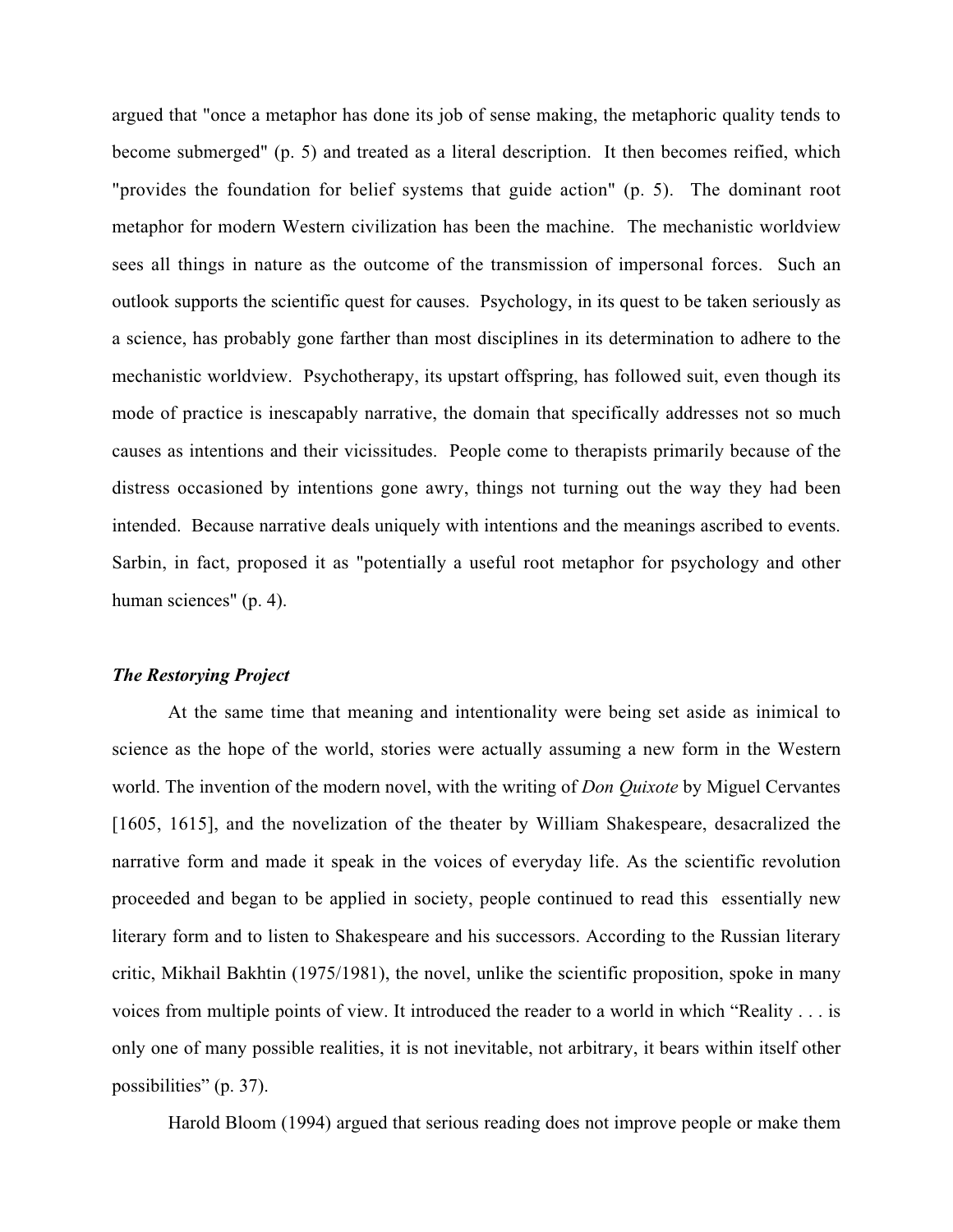into better human beings, rather books "augment one's own growing inner self" (p. 30). He credited Shakespeare with virtually inventing the modern psyche by the creation of characters "who see themselves as dramatic characters, aesthetic artifices. They thus become free artists of themselves, which means that they become free to write themselves, to will changes in the self. Overhearing their own speeches and pondering those expressions, they change and go on to contemplate an otherness in the self, or the possibility of such otherness" (p. 70). The possibility of a self changing through its own conscious relation to itself does not appear in Western literature before Shakespeare. Don Quixote and Sancho Panza, the greatest of all imaginary friendships and each other's ideal conversationalists, by contrast, "change by listening to each other" (Bloom, p. 134).

The very existence of a person as a narrated identity is a modern invention. It is an *individual* having a conscious, intentional relationship with himself in pursuit of a new ego. The self as its own narrative creation is utterly modern. Shakespeare and Cervantes were not trying to change the world, only to write about people who were changing themselves through listening. Sigmund Freud took this enterprise outside the realm of literature and the self-creating reflections of the solitary reader and attempted to apply it systematically as an autonomous discipline and a social critique.

It was not so much that Freud discovered the unconscious. He was the first to rediscover and apply as a method the power of stories as a method to redirect a life that is lost in fragmentation and incoherence. In his own confusion and curiosity about the sources of his patient's distress and anxiety he forsook hypnosis and, in effect, simply asked them to tell him their stories. In the listening presence of the psychoanalyst who did not seek to impose a point of view or a moral position and did not blame or criticize, the patient's forgotten and "repressed" stories came back to fill in gaps and override the power of other people's stories to describe the patient's experience. By contrast, once the patient could find her voice and describe her experiences with stories , a fragmented and mystifying life became meaningful and believable. To be able to tell one's own stories in one's own words makes one, in Richard Rorty's (1989) words, a poet. Without ever quite acknowledging it, Freud was following in the footsteps of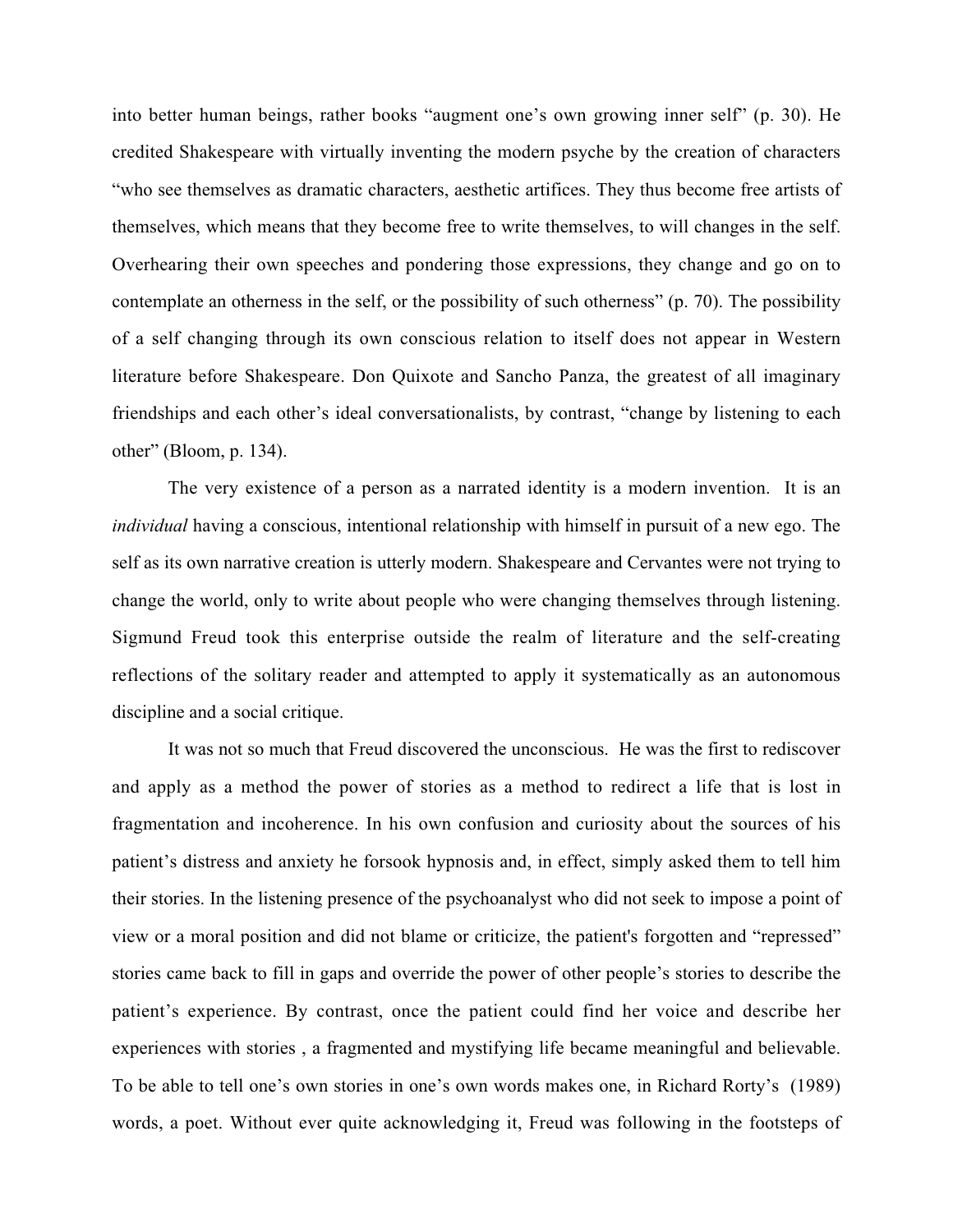those two great chroniclers of memory, Nietzsche and Proust, for whom, as Rorty suggested, "there is nothing more important or powerful than self-redescription" (p. 99).

Freud presented himself as a scientist, "by necessity," he wrote, "and not by vocation. I am really by nature an artist . . . My books, in fact, more resemble works of imagination than treatises on pathology" (Freud, quoted in Hillman, 1983, p. 3). He lived and worked, however, during the high water mark of the Western world's faith in science as the only sure path to the discovery of truth. As a psychoanalyst and physician, Freud had to buttress his creative genius as a literary artist and his speculative brilliance as a moral philosopher. He tempered his discoveries with the abstract theory and conceptual framework of a would-be scientist, although even here the appeal of his theory, for many, lay in the metaphorical resonance of its concepts, its echoes of Plato, Goethe, Dostoyevsky, Nietzsche and, above all, Shakespeare. The next great leap into an almost exclusively narrative focus was not to occur until the emergence in the early 1960s of transactional analysis (Berne 1964; 1972; Steiner, 1974).

For Berne (1964) problems within and between people were seen in terms of certain stereotypical dramas called games (p. 48) which kept emerging within rather predictable transactional scenarios. These scenarios both exemplified and further confirmed the life script as a survival strategy of a person caught between censorious childhood injunctions and driven by equally self-defeating efforts to escape the fate otherwise decreed by the script. The transactional analysis game describes a stereotyped narrative scenario. When it first came to public attention, the word game probably had considerable imaginative power and the irreverent humor used to describe these transactions was a timely tweak of the nose to the increasingly technical and selfimportant pretensions of conventional psychiatry and psychoanalysis. It was also a refreshingly depathologizing encouragement of patients to take responsibility for their predicaments.

The term game also referred to ulterior or hidden intentions of the protagonist to gain psychological advantage over the other while insisting on the propriety of his motives. Even an apparent defeat could be experienced as a triumph, and a victory could turn to ashes in the victor's mouth. These are what made these narrative exchanges into antagonistic theater. The subsequent connection of the more episodic games to the ongoing confirmation of expectations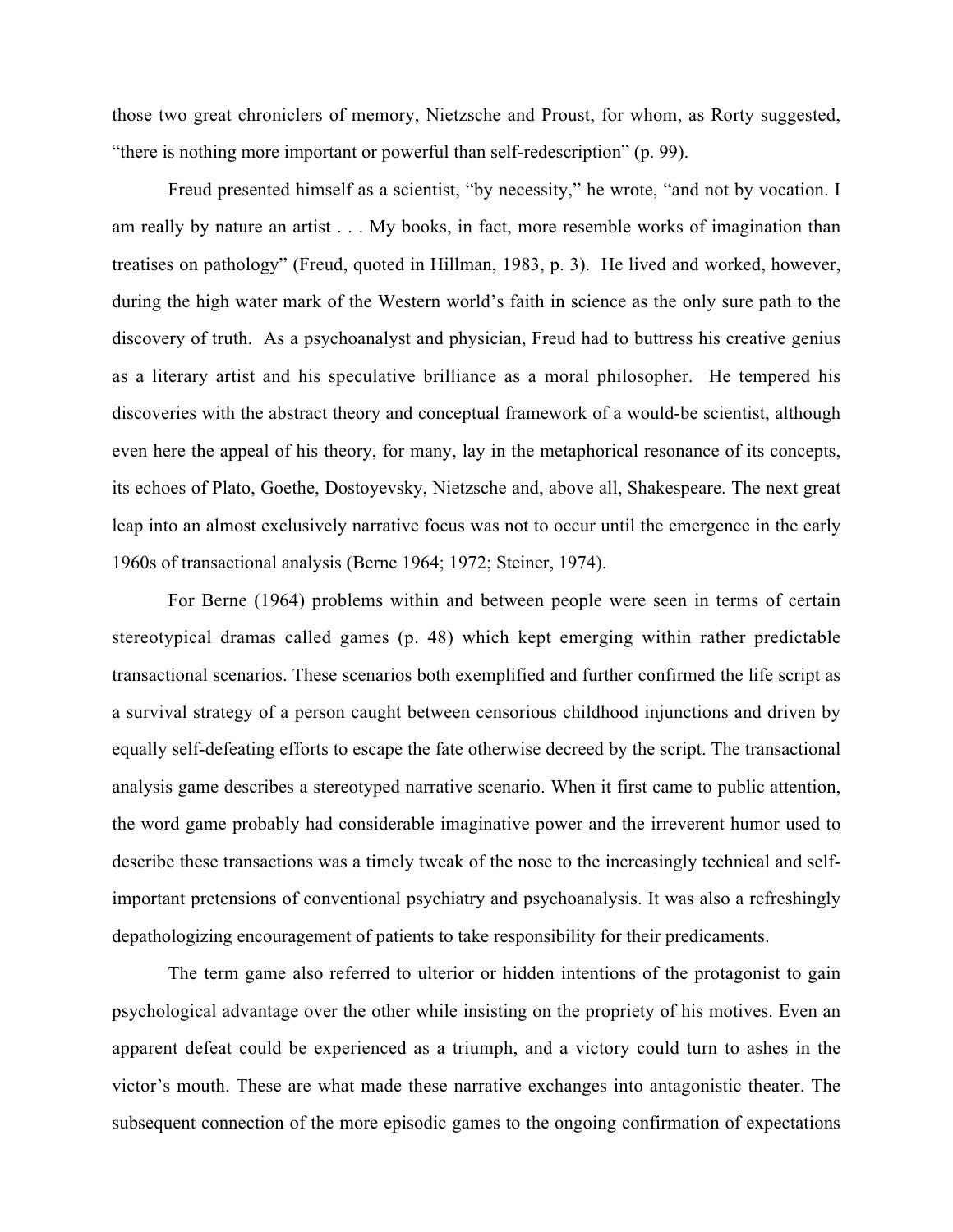driving an overall life pattern led, particularly in the work of Claude Steiner (1966; 1971), to the conceptualization of a life script as the story, the plot of which kept being confirmed and advanced in the day-to-day, moment-by-moment game transactions. When, in addition, the psychological acuity found in such transactional analysis concepts as the drama triangle (Karpman, 1968), rackets (English, 1971), drivers (Kahler, 1975) and stamps (Berne, 1972) is thrown in, transactional analysis stands as not only the first but probably still the most complete theoretical and clinical expression of a fully narrative therapy. Even its revision of Freud's threefold division of the human personality into super ego, ego and id in favor of the much more accessible parent, adult and child meant that its theoretical base remained thoroughly narrative. Yet transactional analysis paid a heavy price for its relentless preferences for the language of everyday conversation. It was often discounted as merely another pop psychology and the sophistication and narrative power of its approach was not given the respect it deserved.

### *Why We Tell Stories*

It is the thesis of this article that consciousness of ourselves is constructed out of the stories we tell ourselves about ourselves and the world and the stories we come to believe of what others tell us about ourselves. Knight and Doan (1994) put it succinctly when they said that, "the human psyche evolved for the explicit purpose of telling stories to ourselves about ourselves" (p. 9). This capacity probably emerged to enable our distant ancestors to instruct themselves and establish an ongoing representation and reputation of themselves in order to gain status in the group and to receive respect from potential rival or enemies. Daniel Dennett speculated (1991, p. 195) that the development of language gave rise one day to the realization that one could ask oneself for help, just as one would another, and give oneself that same help. A relationship with oneself became possible and evolved into story-telling because it proved to be a decided asset in the highly complex and competitive social circumstances with which our direct early ancestors had increasingly to contend.

Stories are inherently about social interactions and their consequences. When our ancestors wanted to present themselves in the most advantageous manner they did so through ways that would be most likely to persuade and impress the other. To that end they might have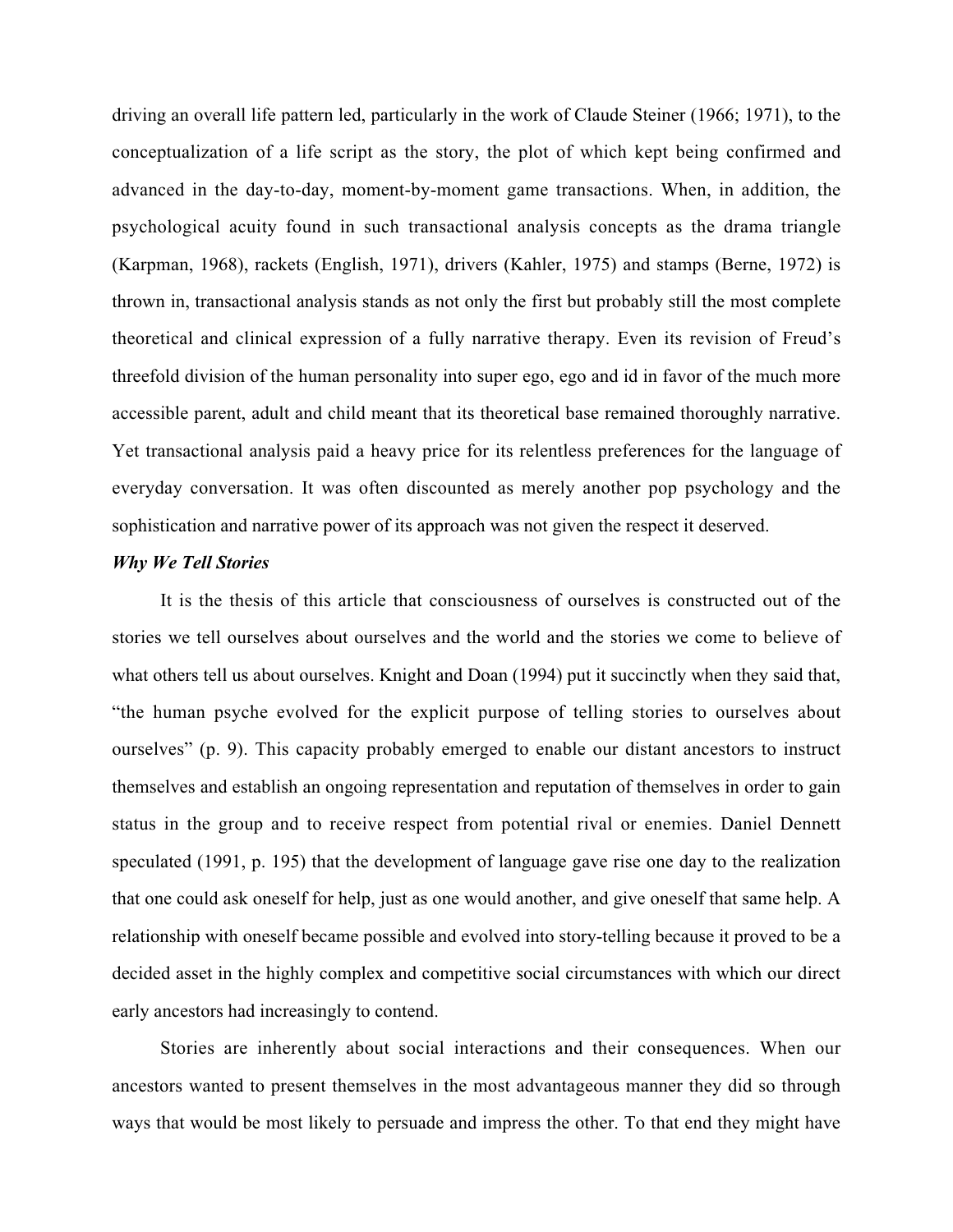learned to persuade the other by first persuading themselves. They found that they could best convince themselves by telling themselves the stories of which they wished to convince the other. Eventually they must have learned that confidence is also a vital asset in persuading and impressing others, and such confidence would best be achieved by reminding themselves of past accomplishments and by convincing themselves generally of their own best assets. A good story is convincing when it is believable. Once believed it becomes the truth for the listener and the teller alike. It also has the advantage of being able to be fixed in the psyche and recalled on command. By persuading oneself of the truth of certain stories one then sets out to convince the other of their truth. In this process the self-conscious subject, the I, becomes, in effect, the author of the stories about her character or protagonist, the me. The me is the object projected onto the kaleidoscope of images, impressions and sensations that flits across the psyche in every waking and most sleeping moments. Once language was available to describe social scenarios from memory and anticipation we became *homo narratus* (Knight & Doan, 1994). We have become psychological beings who are incapable of not narrating our experiences both to ourselves and each other.

Two of the major evolutionary biologists, Nicholas Humphrey (1976) and Richard Alexander (1989) argue that the complexity and power of human intelligence has far less to do with the struggle for survival in a harsh physical environment than with the intricate complexity of the developing human social environment. Many animals have had harsher struggles and have not developed a massively high intelligence. Humphrey suggested that "the chief role of creative intellect is to hold society together (1976, p. 271). Alexander proposed that a capacity to manage our own consciousness at least partially became essential in the interests of persuading and influencing others. To this end it became important that we ourselves be able to believe the things of which we were trying to convince the other. Thus, a kind of psychological blindness- unconsciousness if you will--was built into the human psyche as a fundamental ingredient of consciousness. I define this as the capacity to have a relationship with oneself and to regard oneself, from an I position as an object, a me to the I. This means that when we use the word me we are talking about our self-image, our narrated identity, the outcome of the stories we keep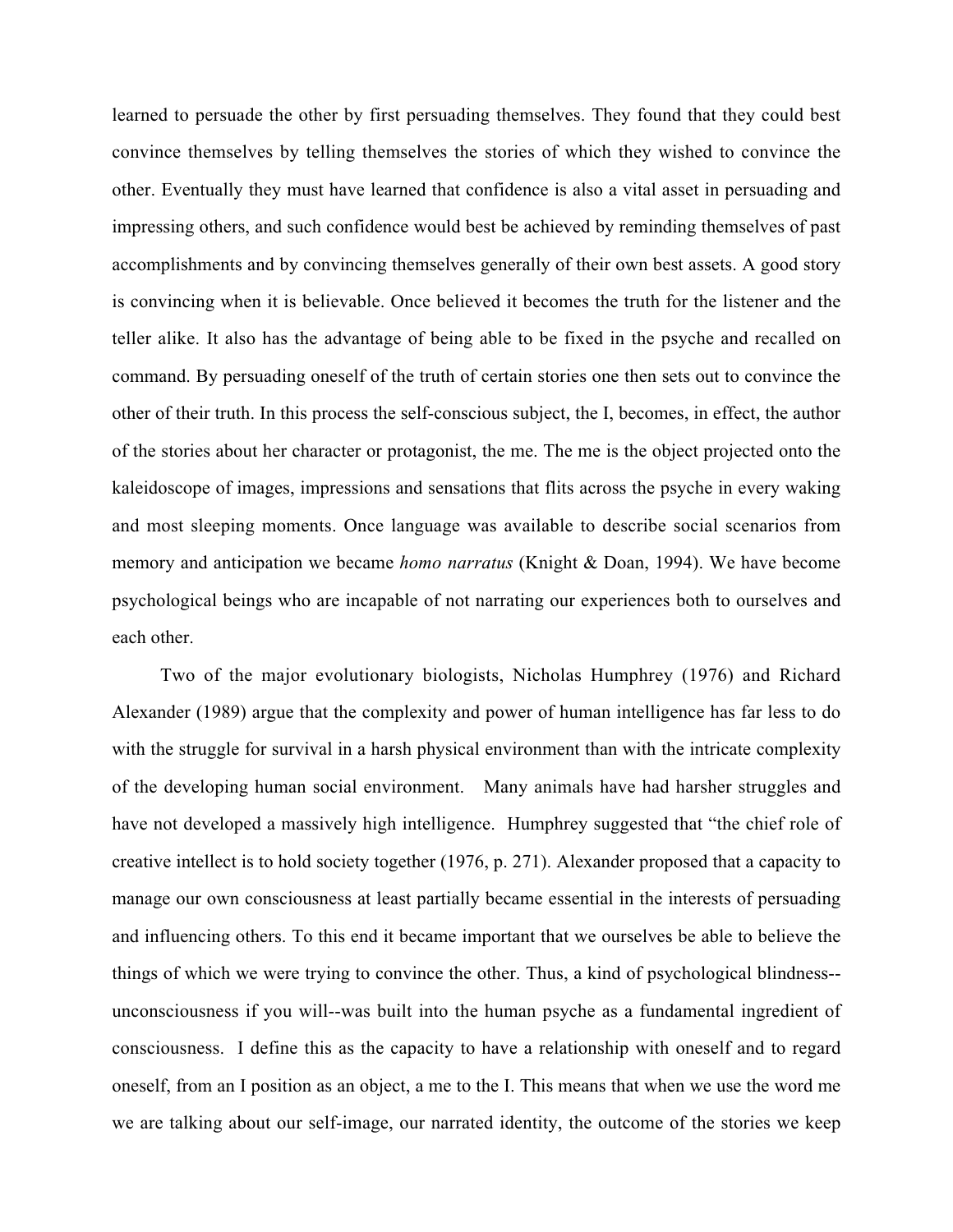repeating to ourselves about ourselves. Such stories, as told repeatedly to the me by the I, pertains to how the I would have others see it is me. Self-image is about social presentation.

Since this image has been created for maximum social advantage it becomes extremely important that it look as good to others as to oneself. In the interests of convincing oneself in order to convince others, one will want to put the best spin or interpretation on one's actions and intentions. If one acts from a treacherous motive, or puts one over on another in an unkind way, it will be in one's interest to convince the other (by convincing oneself) that one acted from the best motives and was justified in so doing. In fact, he may not have succeeded in convincing the other as fully as he has convinced himself of his virtue. No matter, he may have given himself away expressively (tone of voice, facial expression ); moreover the context itself may have undermined his credibility such that he is not believed. In the heat of an argument, for instance, one is apt to say the most terrible things in the most unpleasant way, yet remain unfazed due to the righteousness of one's cause and the virtue of one's image of oneself. Thus, the attempt to convince others by convincing ourselves always retains the potential for giving ourselves away. Unfortunately, so effective are we in convincing ourselves at least as much as others and others that the image we have invented is "the real me" that it becomes exceedingly difficult to realize that this image is only a brilliant disguise.

#### *Feelings as the Gateway to the Narrated Identity*

In all likelihood that we evolved from ancestors who constantly struggled for survival demanded the frequent arousal of strong emotions of excitement and fear. This means that virtually all our strong emotions connected us to graphic scenarios, narratively-organized memories of experiences that remind or warn us of how we dealt with the last big challenge. It is as if memory tells us each time that if we dealt with a given threat more or less successfully before, do it again, if we handled it poorly then don't do it again. This scenario-constructing aspect of memory seems more than any other factor to establish narrative as the fundamental manner in which we humans construct a *world* as a place into which the vicissitudes of our ongoing intentions are expected to fit. It also has resulted in the establishment of an inseparable link between emotions and scenarios. Emotions stir memories which are comprised of the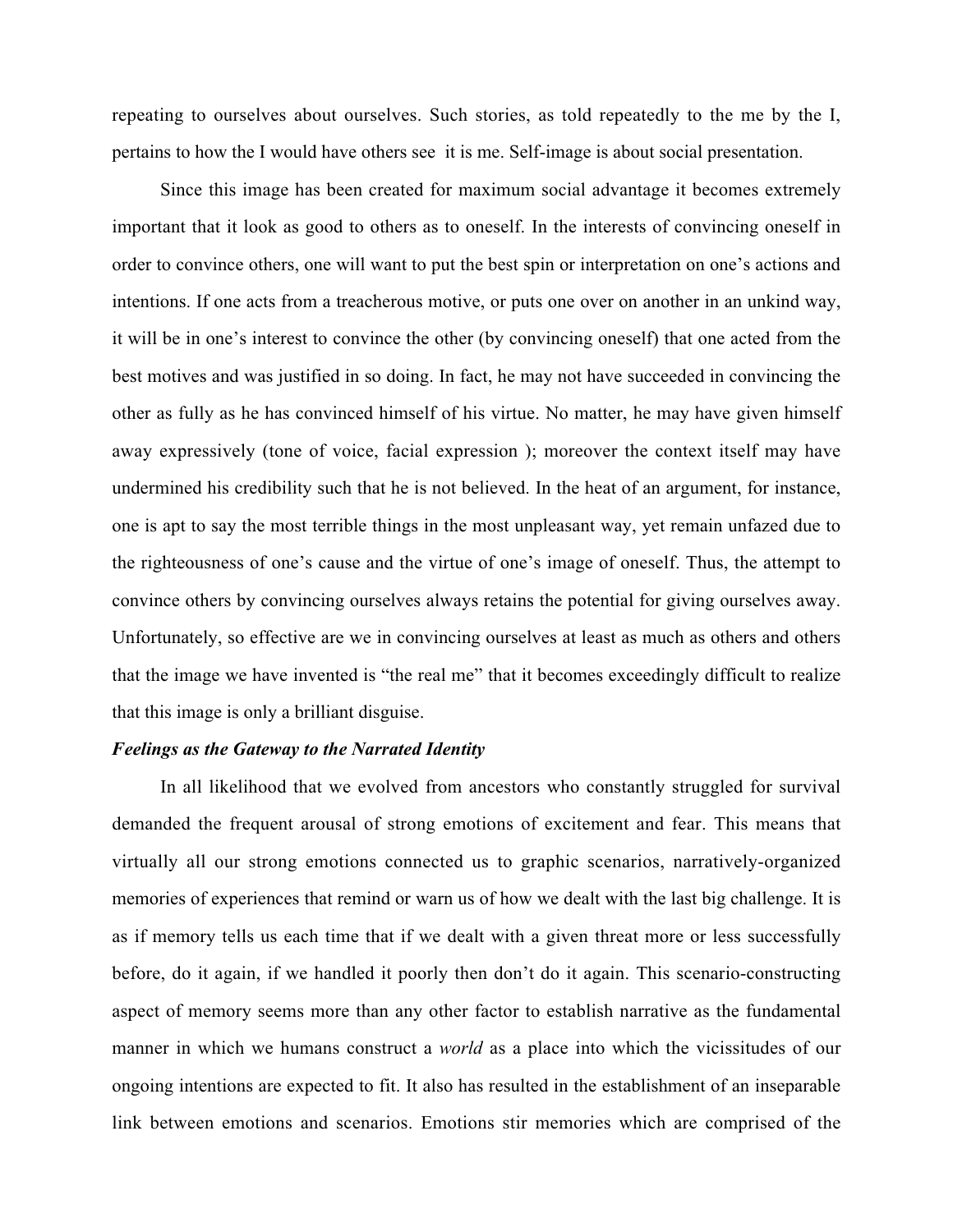reconstructed scenarios. Anger in a particular instance, for example, would tend to evoke prior scenarios in which one was angry: "It's just like when . . ." I often ask an angry or a tearful client, "What does that remind you of?" or "There's a story behind your anger (tears). Tell me about it." Such questions never fail to release a flood of stories. Each scenario, in turn, reminds us of other scenarios that make up the stories that comprise a *world* of personal meaning. The thread that links various scenarios into a world of stories is their value in confirming a person's self-image, his identity narrative. It is comprised of the stories a person tells herself to affirm and reaffirm who she is and why she *cannot help* acting and reacting as she does. The stories she tell herself, in short, consist, as all stories do, of constellations of anecdotal answers to her personal and social "why" questions, hence the connection between scenarios or stories and emotions. Thus we interpret "a reality" in narrative form to make sense of an intense emotion. Discrepancies also provoke "why" questions, particularly those that involve defending a beleaguered narrated identity. "I am a good person. Why is this happening to me? I know! It's *her* fault."

Robinson and Hawpe (1986) reminded us that: "Experience does not automatically assume narrative form. Rather, it is in reflecting on experience that we construct stories" (1986, p. 111). Until reflection grasps perhaps a personally cohesive metaphor experiences might not be connected narratively, and a sense of world as some kind of unified sense of meaning may not yet have emerged. Nonetheless, a rather inchoate sense of *world* will have inevitably emerged as scenarios are gathered together by the recollection of experiences that justify the person's sense of narrated identity. Before a reflection upon experience commences a person feels continually at the mercy of people and events, that things just keep happening to her. Such happenings take on a narrative form, just as they do, for instance, in dreams or fantasies. It is as if the narrative ordering of our lives has preceded even our active consciousness. The psyche does it for us. It is an autonomous narrating instrument when it comes to the establishment and maintenance of an narrated identity.

Until we assume intentional authorship of these narrative events our experience tends to be of them happening to us, rather than by our intending them, in a manner similar to how games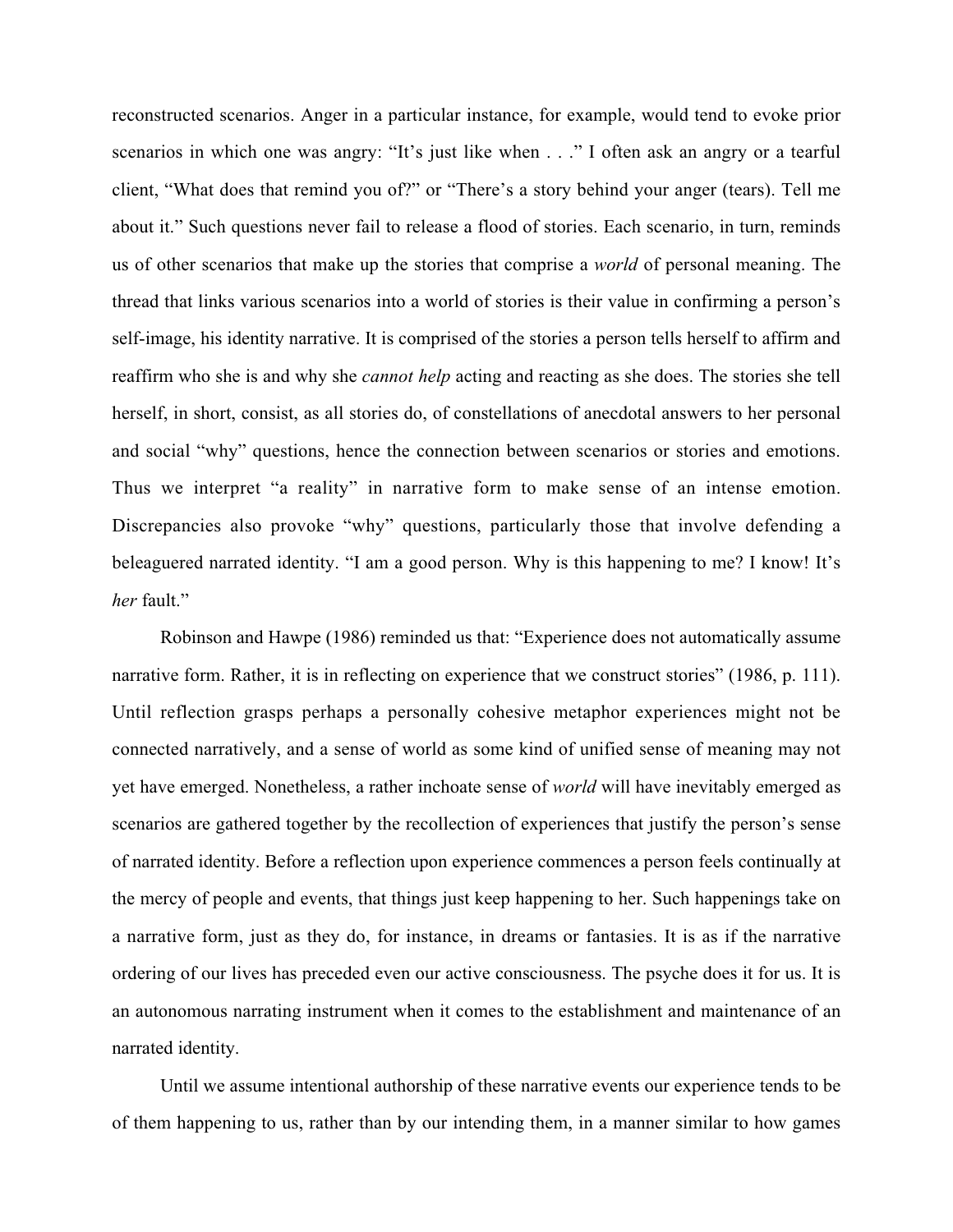are described in transactional analysis parlance. Due to the sense of victimization that arises out of such passivity, it may be more accurate to speak of such proto-narratives as *melodramas*. Things keep on happening *to* the person who, not having reflectively intended, experiences herself as more of an innocent victim than as an agent. It is others who are either heroes or villains or, in the ever pointed language of transactional analysis, rescuers or persecutors (Karpman, 1968). It is only when a person's successions of scenarios are reflectively linked together into a sense of a *life narrative* that she is able to assume agency or, to remain consistent with the narrative root metaphor, authorship of her own story, an *I* directing and lending meaning to the life of a *me* as the main character of a life (Sarbin, 1986). The central goal of a narrative therapy must be the facilitation of a sense of personal authorship or agency concerning the events of one's life. Once a person is able to realize that her life is less a matter of things happening to her and more a matter of her authoring the things that happen the closer she is to becoming an artist of her own life.

#### *Where Do Stories Come From?*

Whenever we describe our interactions to others or to ourselves, we construct these events as narratives, regardless of whether the events were past, present, or future.. According to Barbara Hardy, "'we dream in narrative, day-dream in narrative, remember, anticipate, hope, despair, believe, doubt, plan, revise, criticize, gossip, learn, hate and love by narrative'" (quoted in MacIntyre, 1984, p. 211). This is because our consciousness evolved primarily to enable us to cope with the increasingly intricate demands placed on our early ancestors by the social worlds they were developing. "The human psyche was destined primarily to solve *social* problems within its own species, not physical and mathematical puzzles, as educational tests and some concern of philosophers might cause us to believe" (Alexander, 1989, p. 457). Knight and Doan (1994) propose that consciousness developed, in the first place, that we might be able to "do psychology" on ourselves and others. For Dennett (1991) consciousness is a dizzying succession of drafts of incoming information from all the senses that is "subject to continual editorial revision, which produces multiple drafts of narrative fragments all over the brain". Something that Dennett calls a Joycean Machine "filters the multiple drafts and ultimately gives the illusion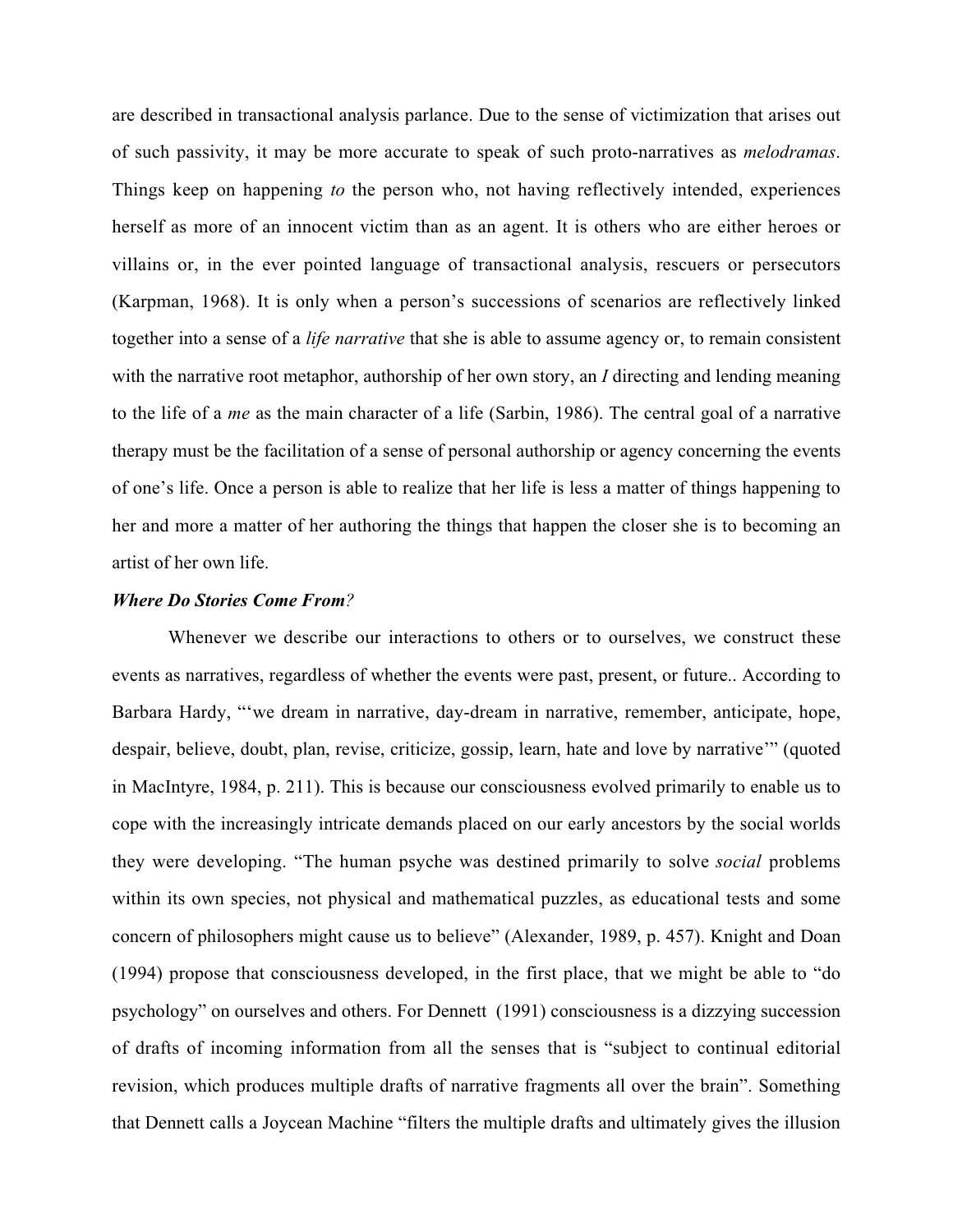of a single, stream-of-consciousness narrative" (p. 156). Dennett's Joycean Machine is what I mean by a person's narrated identity. It serves as the final filter.

Whichever constellation of stories that emanates from our identity narrative and becomes established and duly justified as our world, it must be defended as if our very survival were at stake. This also suggests that at the very core of our world is the image that we become convinced is the real me. This identity has primarily to do with social presentation and the importance of convincing others that one is such-and-such a person. In spite of this, we invariably fall short in our social presentations, particularly to the extent that our protection of our own sense of our identity narrative or self-image has taken on a life of its own. Thus expressions and gestures are observed by others, but often remain oblivious to the person himself. Freud used terms such as repression and denial to describe such discrepancies. In my view these are simply additional testimony to the psychological sciences' adherence to mechanistic metaphors. Instead, as I have already suggested, each of us is constantly *interpreting* events in such a way as to confirm and protect the image we have become convinced *is* ourselves. The convincing nature of the stories we tell ourselves makes them indispensable vehicles by which we have come to identify, not only ourselves, but the very nature of the world. They are interpretive filters that all-but determine what, of all the stimuli that bombard us, gets in and what is left out. Invariably the latter includes memories, motives and feelings that would challenge or shame our narrated identity. We are constantly subject to disowned intentions.

Alexander (1989) also suggests that the self-presenting function of the psyche may have originally evolved as a vehicle for the highly vulnerable human child's optimal adaptation to the complex demands of the group. The child's astonishing acquisition of complex language skills is related, Alexander suggested, to his freedom from the necessity to protect himself and instead to have the time and encouragement to practice social communication, including the cultivation of strategies that will prepare the child to become an accepted and protected member of the community and eventually an effective adult in that same community. Early experiences of love and security will provide the emotional foundation for the narrated identity that is necessary for life within a community. This identity begins to emerge with language development. To the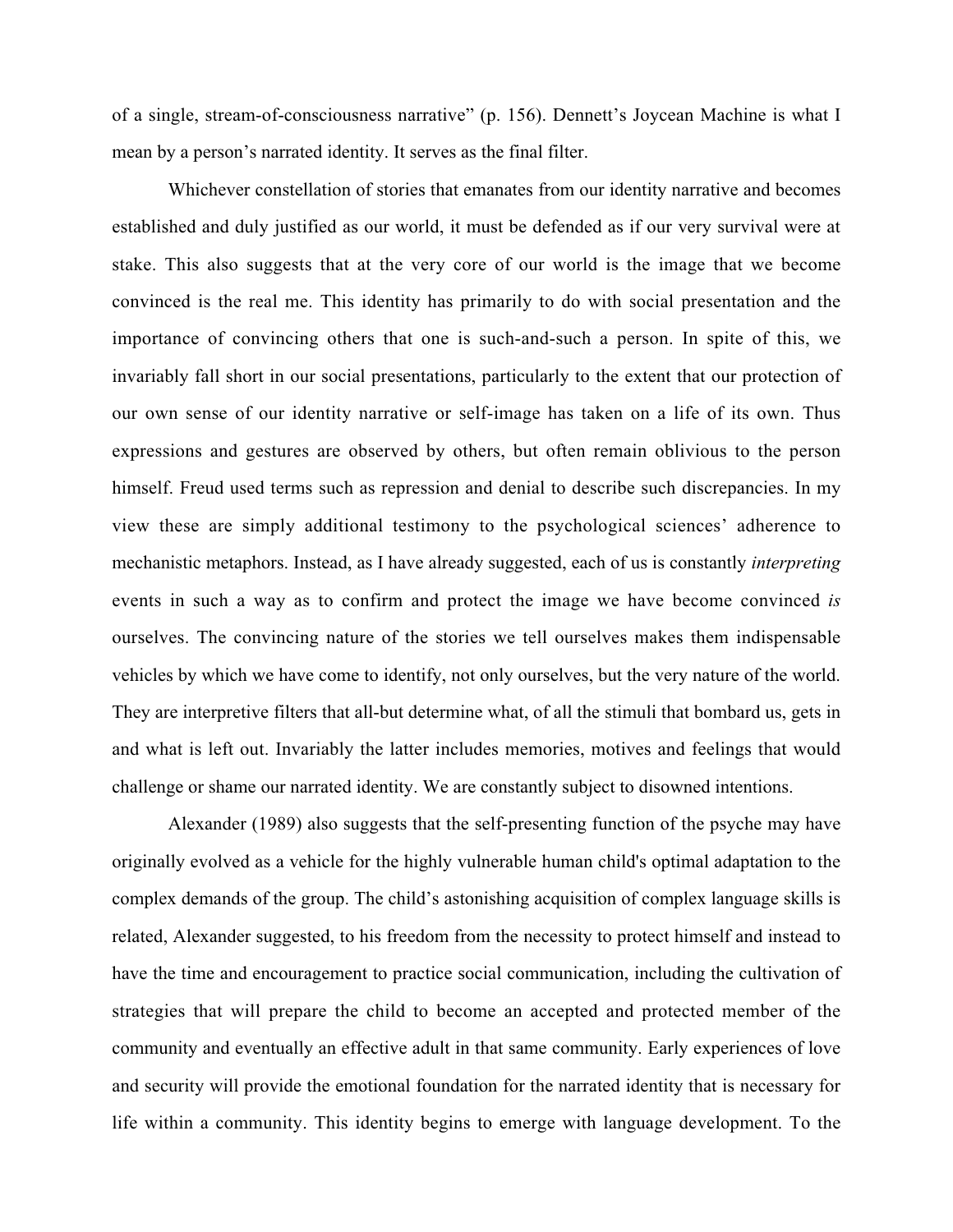extent that the individual does not receive these necessities his narrated identity, is likely to be built upon a insecure and anxious foundation. Given the profound dependency and helplessness of the human child it seems doubtful that a fundamental sense of primal insecurity is ever fully overcome. We could go so far as to say that, without a sense of identity in family and community, he is in a state of terror. His soul is naked. The self-image he begins to form, therefore, constitutes his protection from a dread of abandonment. Small wonder the self-image is defended as a matter of life and death. It is a matter of social survival which, as with most social animals, is a life and death issue. Every effort will be made, once an identity narrative is in place, to protect the naked soul in its acute sense of vulnerability from attack. A veritable labyrinth in the form of self-justifying stories will be thrown up for its protection. Such stories will support the sense of the world that they illustrate and serve to interpret, but they inevitably lead back to their importance in reinforcing the self-image which Minotaur-like guards the vulnerability of the soul.

How expansive and inclusive the storied world is will be an extension of how firmly the I or narrator seeks its own confirmation in its self-appointed work of protecting the soul by means of the image it has created of itself. Left to its own devices the I would create a strong, confident and persuasive identity narrative. Alas, although the I is adept at convincing itself of whatever it seeks to convince others, it is highly susceptible to the capacity of others to convince it of the "truth" of *their* stories about itself. If those stories are disparaging, invalidating or discounting, and if they happen to be delivered amid intense emotions when the I is vulnerable, they are very likely to be believed. Once believed they too will be absorbed into the I's identity narrative. Thus, that identity is apt to wind up as a character at war with itself as self-enhancing attributions and disparaging ones are argued by the confused I. Further complicating the picture is the fact that, although the me or identity narrative is a figment of the I's imagination the psyche itself and the various givens of the person-sex, race, body, appearance, intelligence, temperament, genetic limitations--are all subject to the laws of nature. They do not necessarily do the I's bidding. They may not measure up. Or they may be capable of doing much more than a deflated self-image would lead the I to expect. No matter. The I, once it *believes* its own image, is likely to become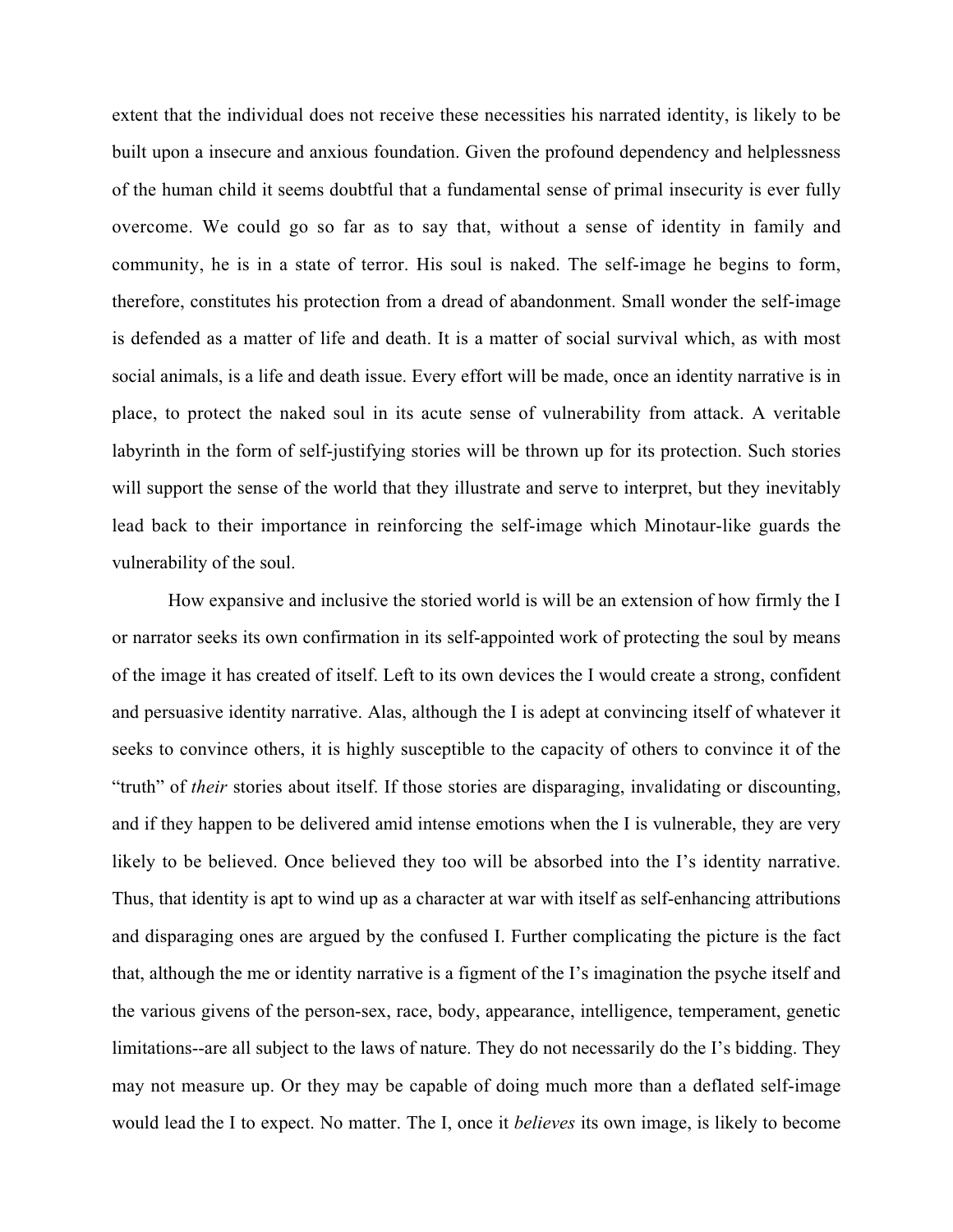upset at *any* discrepancy between performance and expectations.

The formation of the self-image is no more intentional than are the narratives we dream or the catastrophic scenarios we imagine when anxious. It emerges as a necessity of social living, protecting our vulnerability before others, giving ourselves and others a sense of our identity amidst the demands implicitly placed upon us by others who also need to know who we are. This process influences the ways we go on to story the world based on our identity narrative as the interpreter that selects what we perceive and fail to perceive in the world outside ourselves and in our own motives. It cannot be an intentional activity for the capacity to convince ourselves in order to convince others depends upon the capacity to do it so well that we become Nietzsche's (1887/1956, p. 149) knowers who are unknown to ourselves.

None of this is new to transactional analysts. The pursuit of interpersonal advantage is the very core of the psychological game which depends on keeping the ulterior motive outside awareness. This is best accomplished by the adoption of an unimpeachable social position, whether of virtue (Rescuer), righteousness (Persecutor) or innocence (Victim). The game emerges at the point at which a socially advantageous position is sought that cannot be admitted.To acknowledge that one is trying to better the other would put oneself at a social *disadvantage*. Social advantage is most advantageously pursued by convincing oneself and the other of one's moral superiority. An egalitarian situation, by contrast, is best achieved through conversation which involves the sharing of stories in the quest of a shared world.

### *Listening to Our Own Stories, Sharing with Each Other*

Consciousness as a vehicle of personal change is coterminous with the advent of modernity, the experience of the world as primarily a place of change rather than of stability. Such consciousness, actually consciousness of consciousness, first glimpsed by Socrates, flourishes in the writings of Shakespeare, Cervantes and Montaigne. The secret of such consciousness lies in the cultivation of the willingness to *listen* to ourselves and each to the other while foregoing the temptation to *react* in the defense of our identity narrative. Listening allows one actively to compare one's own feelings and reactions in the midst of a clash of stories with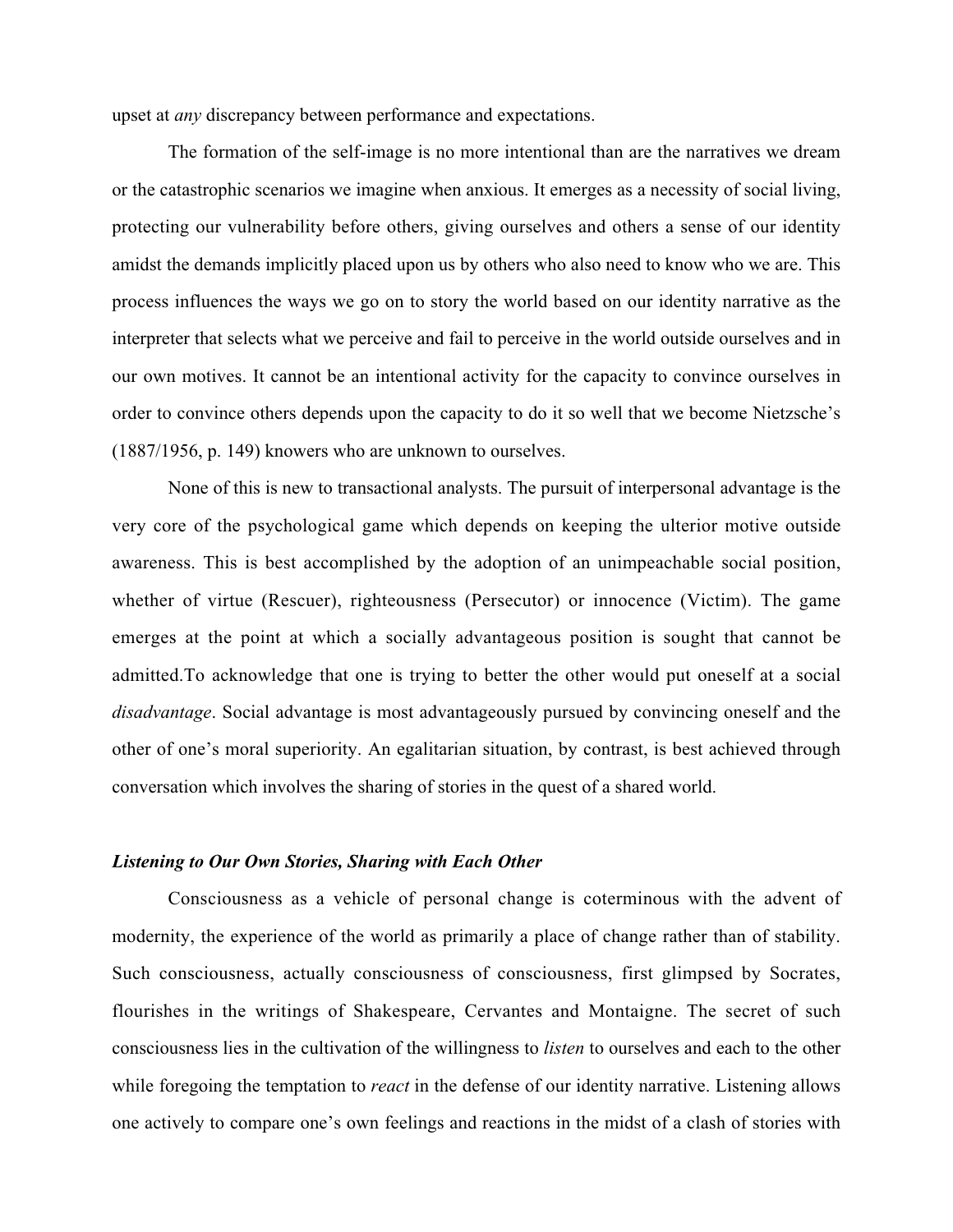one's identity narrative to see whether the I is willing to accept such discrepancies as are taking place due to its own actions. Montaigne (1595/1958) put it well: "Caesar's life has no more examples for us than our own; whether an emperor's or a common man's, it is still a life subject to all human accidents. Let us but listen to it, and we will tell ourselves all that we chiefly need to know" (p. 354-355).

Listening to the stories we tell ourselves is one way of escaping domination by these stories. Listening to each other's stories is another. Because we are so psychological in the ways we try to influence each other we often resort to shame, blame and name-calling to accomplish our purposes. These do not facilitate the likelihood of hearing each other. Quite the contrary. Blaming virtually guarantees not listening. Shaming, however, can be a very effective way of silencing another. Telling people stories about themselves, whether in praise or criticism is a much more powerful way than telling them directly. The frequent resort to anger and impatience, especially with children, tells them with stories about themselves that leave them with negative and self-critical identity narratives. What else are they going to do but hear and believe the stories that their all-knowing parents tell them about themselves?

By contrast the establishment of an atmosphere that gives rise to the sharing of stories can only take place when exchanges between the participants is conversational in tone. In conversation reciprocity is in operation and no one person's opinion has authority over another's. As such it is the only interactional mode facilitative of listening, such that the participants are likely to hear themselves described by others. It creates a readiness for openness toward others and toward the possibility of self-correction. This replaces the mode of defensiveness that is in operation whenever a person's narrated identity is felt to be on the line. The exchange of feedback between those who love and trust one another, in fact, provides the most healing antidote to the self-deluding of which the identity narrative is constantly at risk.

From conversational feedback to the sharing of one another's stories in an open atmosphere encourages a further step which is the emergence of a sharing of worlds. To the extent this begins to take place the self-image of the identity narrative need not exercise itself with such determination and guardedness in its own defense and preservation. In a world of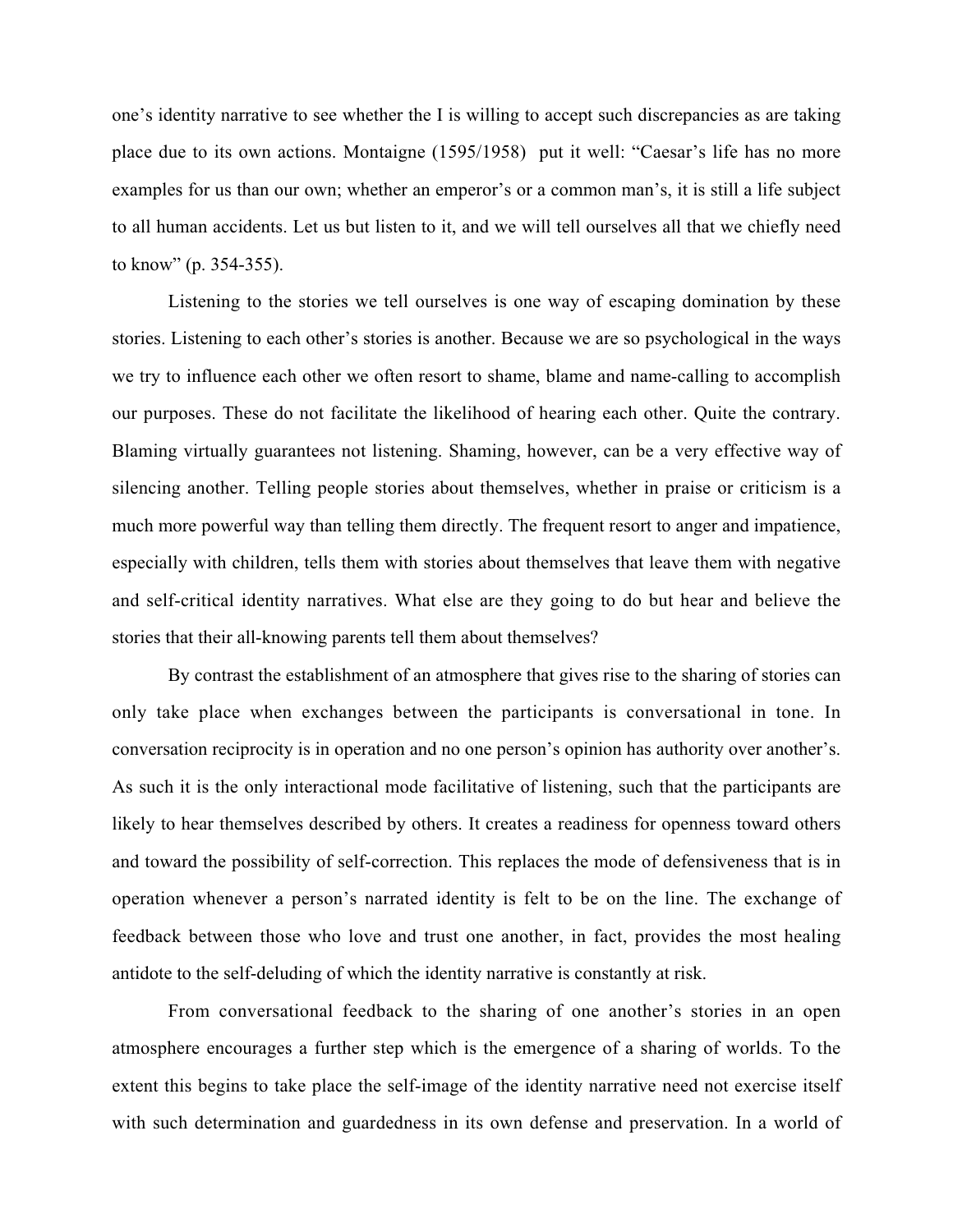shared stories the I may assume less the role of protecting an established though always precarious me, and more the playful role as author, actively shaping in a prospective way the character of the me becoming artists of one's own life. In a world of shared stories there is a decided place for the I as artist because she belongs to a world larger than simply her own. All the world is her stage.

The third mode of listening involves what I call soul-listening: listening to those experiences at the edges of consciousness that often challenge our identity narrative. The capacity humans have for self-consciousness comprises only a portion of that which our consciousness is capable. Sometimes called the psyche, mind or psychic apparatus. I prefer to call it *soul*. The narrated identity is the portion of the soul accessed to achieve the most advantageous social presentation. It is the part of the soul that gives us the illusion we are in control of ourselves. It is more likely that while self proposes soul disposes. As an expression and extension of our embodiment it is self-organizing. Walt Whitman (1855/1954) said, "Oh I say, these are not the parts and poems of the body only, but of the soul. Oh I say now these are the soul!" (1855/1954, p. 105).

It is, in a sense, much like what is often called the unconscious, although more like Milton Erickson's self-healing hidden resources (Erickson & Rossi, 1979, p. 138) than Freud's cauldron of libidinal and aggressive drives. I would rather define it as the domain from which we turn away. Not being readily controllable or predictable, but subtle and soft instead, we are not very comfortable with the soul. We have become especially uncomfortable with things we cannot fix, still believing in the machine metaphor. As with all things we believe to be true, when it does not work we try harder. Yet it works no better--except as a recipe for chaos. I suggest that the soul, as the self-organizing dimension of the psyche, responds spontaneously to unexpected challenges by rising to higher levels of complexity appropriate to the situation (Parry, 1996). Feedback as information from and to the soul so that it enters the domain of conversation, may be the clue we have been looking for as a therapeutic approach to replace the "man the machine" metaphor. Instead of fixing what seems wrong we may then allow the self-healing intrinsic to living systems in jeopardy that occurs at the *edge* of chaos (Parry, 1996). Chaos may be defined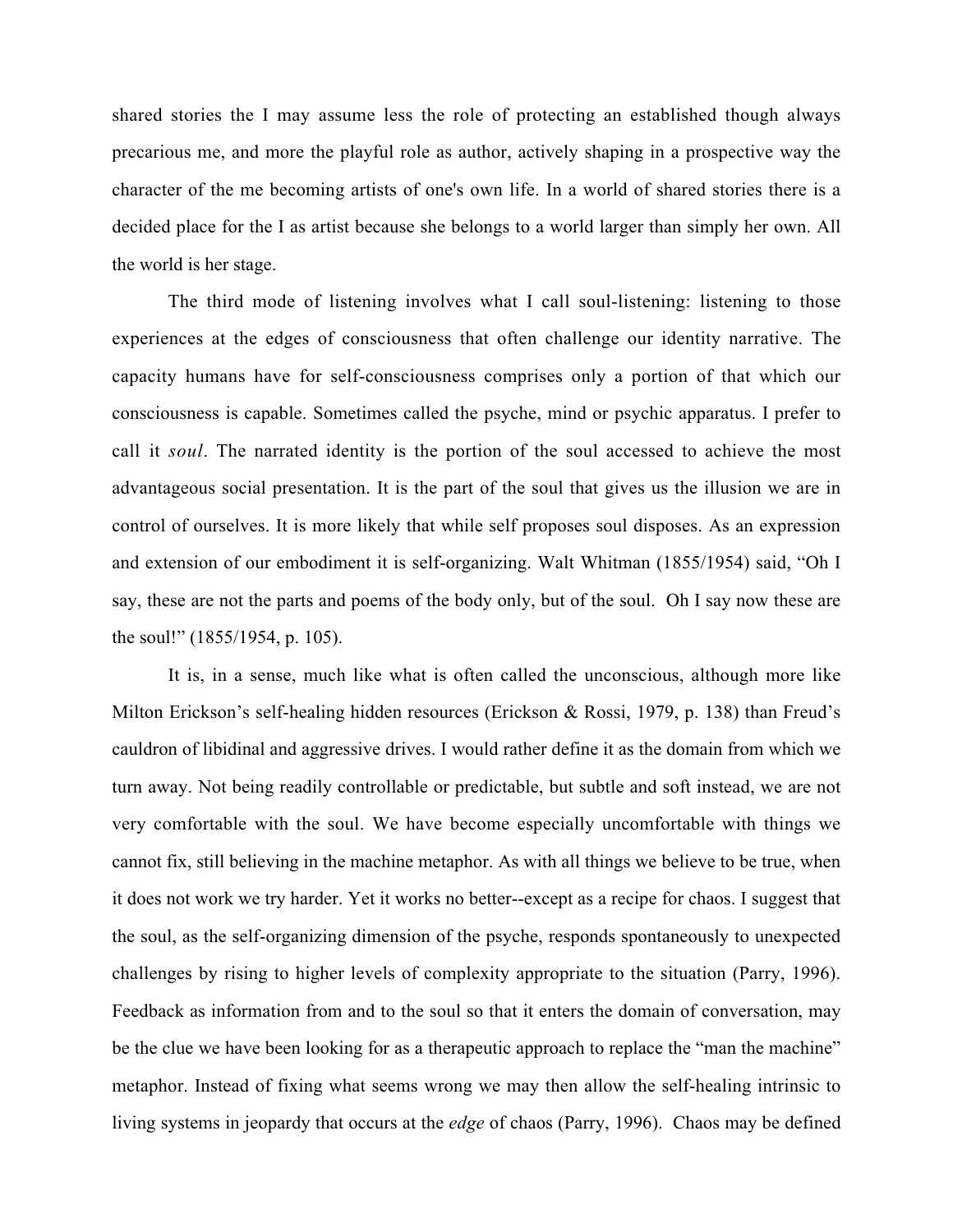as that domain in which change occurs so rapidly a system is apt to bifurcate at the slightest disturbance, the edge of chaos or complexity is the domain in which change is sufficient to perturb a system to self-organize commensurate to the challenge.

#### *Therapy for the Soul*

When a person's stories begin to clash so frequently with other people's stories, she begins to realize that her stories are no longer working for her and she loses confidence in herself. She does not realize that she is dealing with stories, not reality. The time is ripe for the deconstruction of the world her stories have constructed. Although experienced as looming chaos because she identifies her reality with her story, she is on the verge of an opportunity: the chance to rewrite her story and make herself an artist of her own life. Her identification of herself with her story has occurred, in the first place, because she believes the stories she tells herself. Once she enters therapy, the hold constituted by her belief must be challenged so that her stories begin to be heard simply as stories, narrative constructions of a world. The first step in challenging this belief in her own stories is for her to begin *listening* to herself telling them as she listens to them. The second step is for her to begin listening to the challenge to her stories that her current chaotic circumstances represent. Although frightening, these can be seen as pushing her toward a larger and more complex story. The third step is to begin to invite and listen to the opinions of others about how she is experienced by them. She compares what she has come to believe about herself with the impressions she believes she makes that are filtered through the images created in her identity narrative. Feedback, listening to soul, and the stories of others, is what turns impending chaos into the antichaos of optimal living (Kauffman, 1991; Parry, 1996). Antichaos, or life on the edge of chaos, is what makes good stories. The final step is taken when she finds herself to be part of a shared story in which a renewed identity narrative is part of a shared world in which she has the opportunity to participate, replacing the narrative that is busy defending its own beleaguered world.

# *Conclusion*

We have probably been telling stories to each other ever since we as a species first devised language. From there it was a short step and, in all likelihood, a short time only before it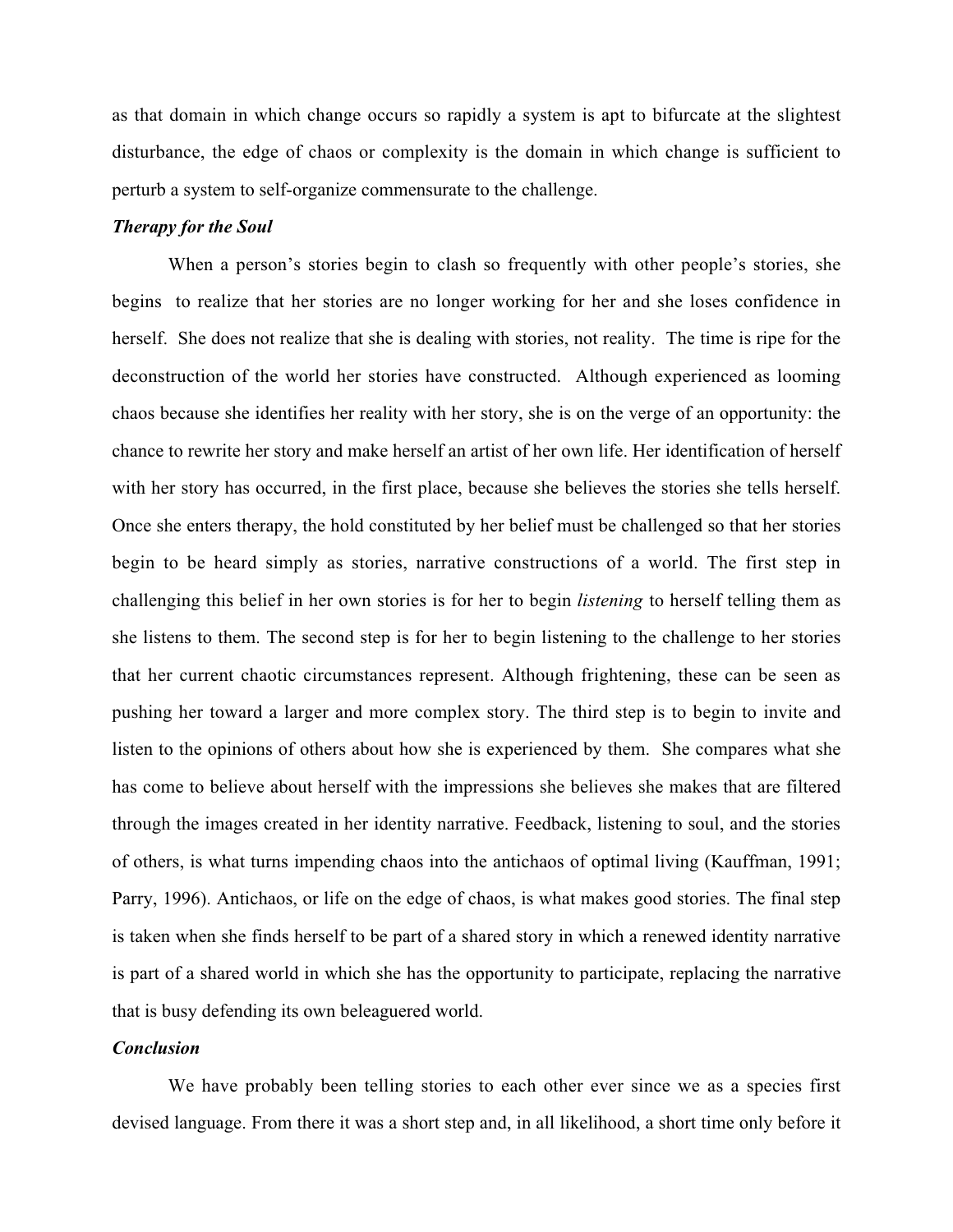was discovered that one could carry on a conversation almost as well with oneself as with another and, in so doing, fashion a world through the stories told to oneself. One could even convince oneself, perhaps more easily than another, that such stories were true. We have lived until now equating our stories with the truth about reality. In a postmodern world the truth claims of all such stories have been cast in doubt. Will a species so enchanted by stories that it surely cannot live without them be content to live by stories embraced as personal and social fictions? Wallace Stevens urged us to do just this: "The final belief is to believe in a fiction which you know to be a fiction, there being nothing else. The exquisite truth is to know that it is a fiction and that you believe it willingly" (quoted in Hillman, 1983, p. ix).

*Alan Parry, Ph.D., is a psychologist and family therapist who took a TA 101 from Eric Berne in 1966. He is an AAMFT approved supervisor and the coauthor with Robert Doan of* Story Re-Visions: Narrative Therapy in the Postmodern World*. He may be reached for reprints at the Family Therapy Program, The University of Calgary, #300, 2204 - 2nd Street SW, Calgary, AB T2S 3C2, Canada.*

### REFERENCES

- Alexander, R., (1989). Evolution of the human psyche. In P. Mellars & C. Stringer (Eds.), *The human revolution*. Princeton NJ: Princeton University Press.
- Bakhtin, M., (1975/1981). *The dialogic imagination: Four essays* (Trans. C. Emerson & M. Holquist). M. Holquist (Ed.). Austin: University of Texas Press.

Bateson, G., (1972). *Steps to an ecology of mind*. New York: Ballantine Books.

- Berne, E., (1964). *Games people play: The psychology of human relationships*. New York: Grove Press.
- Berne, E., (1972).*What do you say after you say hello?* New York: Grove Press.
- Bloom, H., (1994). *The western canon: The books and school of the ages*. New York: Harcourt Brace & Company.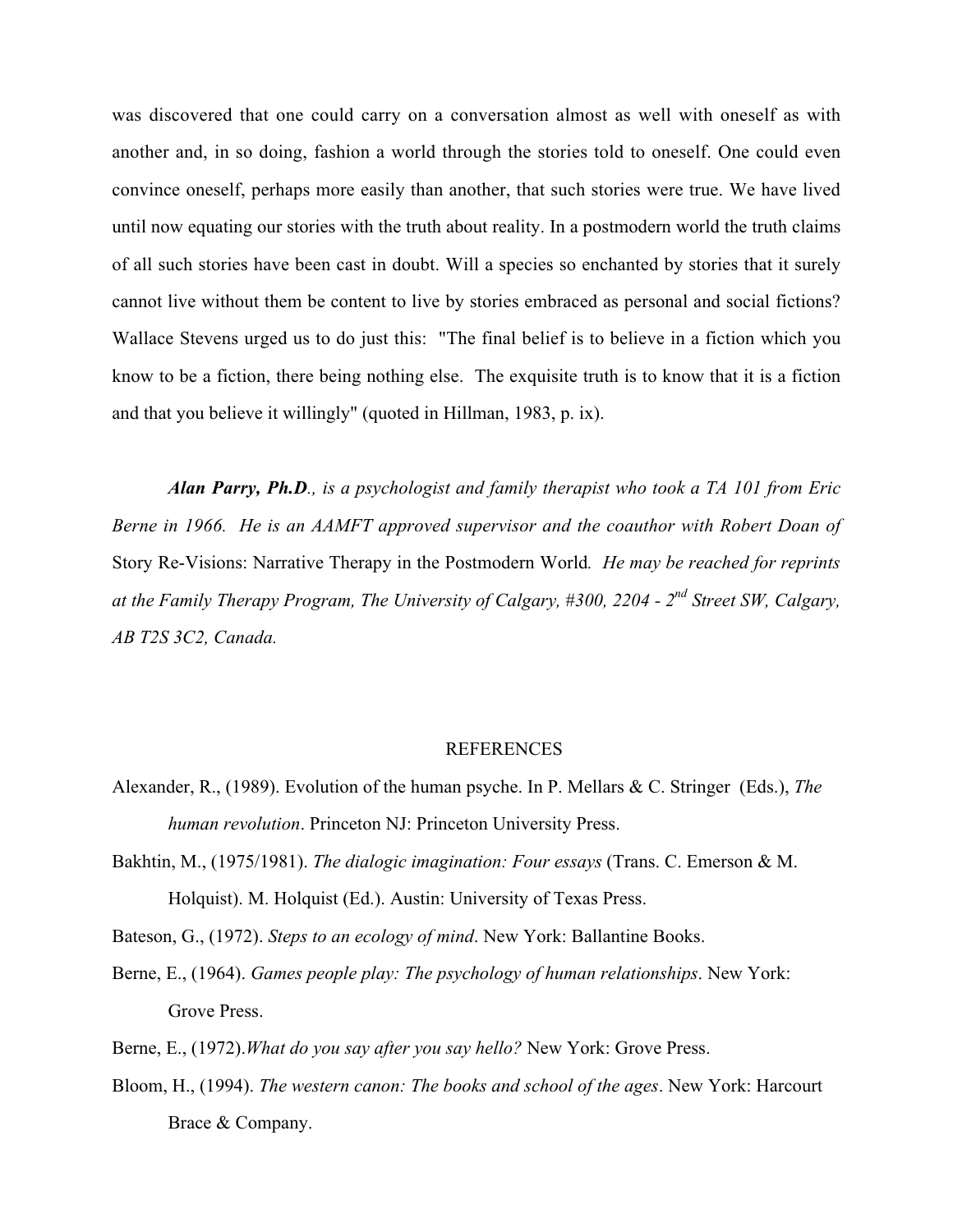Dennett, D., (1991). *Consciousness explained*. Boston: Little Brown.

- English, F., (1971). The substitution factor: Rackets and real feelings. *Transactional Analysis Journal 1*: 4. 27.
- Freud, S., (1920/1950). *Beyond the pleasure principle* (Trans. J. Strachey). London: Hogart Press.
- Gleick, J., (1987). *Chaos: Making a new science*. New York: Viking Press
- Hillman, J., (1983). *Healing fiction*. Barrytown, NY: Station Hill Press.
- Humphrey, N., (1976). The social function of intellect. In P.P.G. Bateson & R.A. Hinde (Eds.), *Growing points in ethology*, pp. 303-317, New York: Cambridge University Press.

Kahler, T., (1975). Drivers: The key to the process of scripts. *Ta Journal 5*: 3. 280-284.

Karpman, S. (1968). Fairy tale and script drama analysis. *Ta Bulletin 7*: 26. 39-43.

Kauffman, S., (1991). *Chaos and antichaos*. Scientific American 265: 78.

- Kauffman, S., (1993). *The origins of order: Self-organization and selection in evolution*. New York: Oxford University Press.
- Knight M. & Doan, R., (1994). *The stories we tell ourselves: I--Spi: A technique for narrative assessment*. Orlando FL: Harcourt Brace & Company.

Lewin, R., (1992). *Complexity: Life at the edge of chaos*. New York: Collier Press.

Lyotard, J-F., (1984). *The postmodern condition: A report on knowledge* (G. Bennington & B. Massumi, Trans.). Minneapolis: University of Minnesota Press.

- Parry, A., (1991). A universe of stories. *Family Process 30*: 37-54.
- Parry, A. & Doan, R., (1994). *Story re-visions: Narrative therapy in the postmodern world*. New York: Guilford Press.
- Parry, A., (1996). From self seeking to soul searching: Chaos and complexity in clinical practice. *Journal of Psychological Practice*.

Robinson, J.A. & Hawpe, L. (1986). Narrative thinking as a heuristic process. In T.R. Sarbin

MacIntyre, A., (1984). *After virtue*. Notre Dame, IN: Notre Dame University Press.

Montaigne, M. de, (1595/1958). *Essays*, (Trans. J.M. Cohen). London: Penguin.